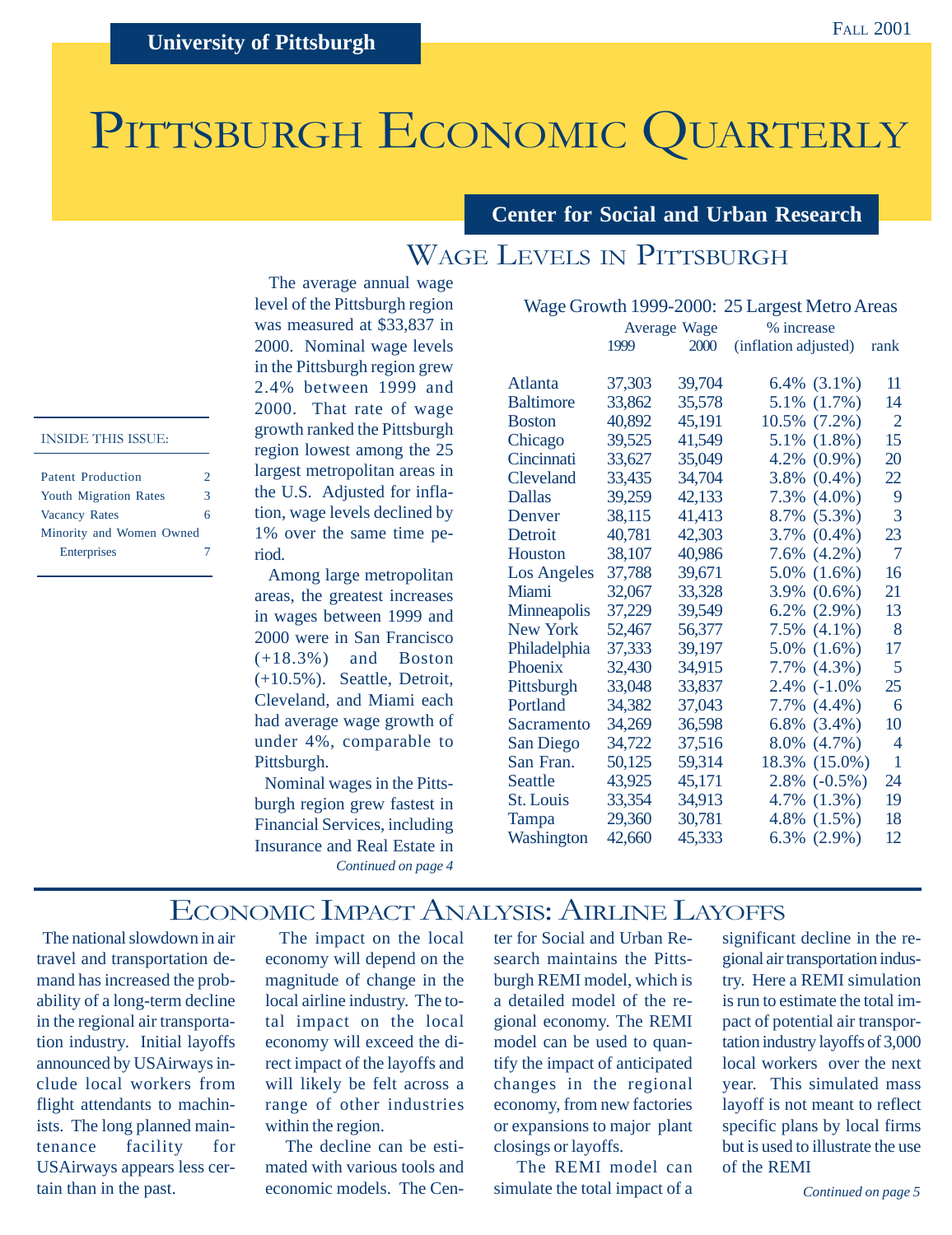# Technology Innovation - New Patents

 Technology development is becoming increasingly important in economic development across the country. Patent generation is a key indicator of innovation and core technology production. Data provided by CHI Research, Inc. provides a breakdown of patents generated in the Pittsburgh region over the last decade. Between 1995 and 2000, over 4,143 patents were attributed to the Pittsburgh region. The industries generating these patents were spread across a wide range of fields but with a high concentration in traditional industrial and manufacturing industries, including Chemicals, Machinery, and Electrical Components.

 The greatest growth in patent generation came in fields that have not had significant patent generation here in the past. Comparing the period in the early 1990s to the period 1995-2000, patent growth was highest in biotechnology-related and pharmaceutical industries.

 Why is technology development important? A recent Brookings Institution report

found that in 14 metropolitan regions with significant concentrations of high technology industries, employment growth in the 1990s averaged almost 50% more than in comparable metropolitan regions across the country.

 Encouraging new high technology cluster industries to form in the Pittsburgh region is a key part of regional economic development strategies, including the Pittsburgh Digital Greenhouse and numerous biotechnology industry development programs.

 One unique calculation by CHI Research is the "Science Index" of the patents generated by region. This represents the number of citations in other new patent applications. A high 'Science Index' represents a high level of innovation in locally generated patents. For Pittsburgh, the CHI calculated Science Index grew almost 600% (from 351 to 2,700) between 1991 and 1999. This may represent a core leading indicator of patent generation in the future from local industries and institutions.

#### **Pittsburgh Region Patent Production by Industry Ranked by % Growth 1995-2000**

|                                            | <b>Number of Patents</b> | % Growth         |
|--------------------------------------------|--------------------------|------------------|
| Industry                                   | 1995-2000                | 90-95 vs 95-2000 |
| Biotechnology                              | 80                       | 344              |
| Pharmaceuticals                            | 85                       | 193              |
| Computers & Peripherals                    | 238                      | 116              |
| Aerospace & Parts                          | 11                       | 83               |
| Wood & Paper                               | 75                       | 70               |
| <b>Other Transport</b>                     | 102                      | 62               |
| <b>Medical Equipment</b>                   | 177                      | 46               |
| <b>Telecommunications</b>                  | 124                      | 36               |
| <b>Motor Vehicles &amp; Parts</b>          | 91                       | 34               |
| Agriculture                                | 65                       | 33               |
| Textiles & Apparel                         | 62                       | 32               |
| Misc. Machinery                            | 176                      | 30               |
| Semiconductors & Electronics               | 85                       | 27               |
| <b>Fabricated Metals</b>                   | 195                      | 20               |
| Office Equipment & Cameras                 | 80                       | 14               |
| <b>Electrical Appliances/Components</b>    | 310                      | 14               |
| Misc. Manufacturing                        | 384                      | 14               |
| <b>Medical Electronics</b>                 | 45                       | 12               |
| Plastics, Polymers & Rubber                | 351                      | 7                |
| Chemicals                                  | 315                      | 5                |
| <b>Industrial Machinery &amp; Tools</b>    | 216                      | $\overline{2}$   |
| Measurement & Control Equip.               | 136                      | $-6$             |
| <b>Primary Metals</b>                      | 108                      | $-9$             |
| <b>Industrial Process Equipment</b>        | 232                      | $-13$            |
| Heating, Ventilation, Refrigeration        | 27                       | $-13$            |
| Other                                      | 140                      | $-18$            |
| Oil & Gas, Mining                          | 53                       | $-29$            |
| Glass, Clay & Cement                       | 76                       | $-33$            |
| Food & Tobacco                             | 16                       | $-41$            |
| <b>Power Generation &amp; Distribution</b> | 88                       | $-53$            |
| <b>Total Patents</b>                       | 4,143                    | 12               |

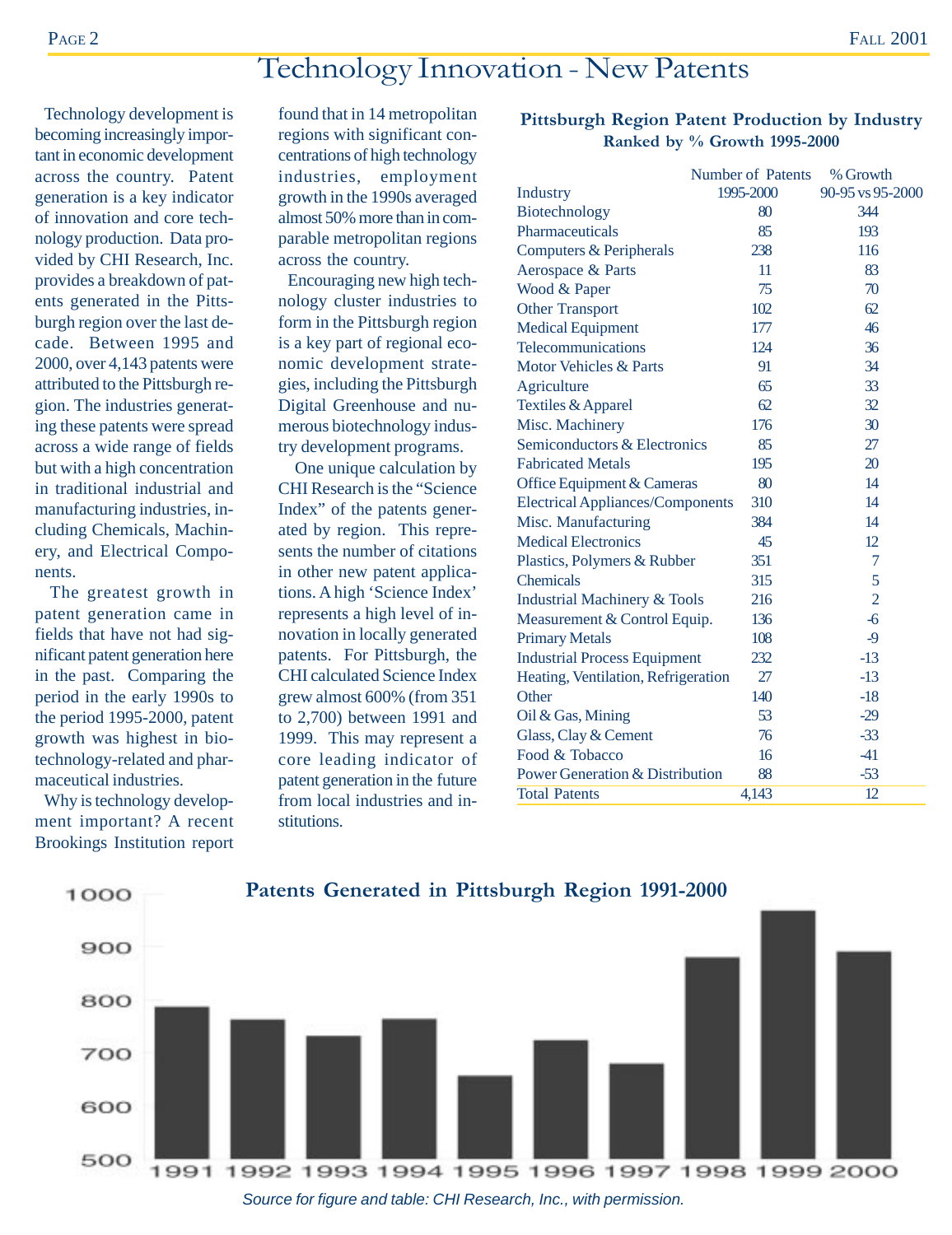# Youth Migration Rates in the Pittsburgh Region

 The latest estimates of population migration generated by the Center for Social and Urban Research show that the rate of net out-migration among the working age population is approaching some of the lowest levels in the last two decades. For the 1999-2000 period, the estimated net migration rate for the 20-29 year old population is less than 0.3% annually, and the estimates for all working age cohorts are under 1%.

 U.S. Census Bureau estimates of total net migration of population from the sixcounty Pittsburgh region have remained fairly flat from 1994 through 1999, the last year the U.S. Census Bureau produced such statistics. Net migration is the total number of people who move into the region from elsewhere in the country minus the people leaving the region each year. Total net migration from the region has been between a negative 10,510 - 12,749

people annually in that timeframe as more people have left than arrive here each year.

 The total net migration number produced by the Census Bureau does not say much about the varied rates of migration among different demographic groups within the population. In particular, the rate of migration is likely to vary significantly between different groups. Economic and social conditions have different impacts on the migration decisions of younger vs. older age cohorts. Working age segments of the population are more influenced by economic incentives to move from one region to another. Older individuals and families have likely spent a larger part of their lives in the area they currently reside in and are likely to remain there following retirement. Retired individuals are more likely to make migration decisions independent of local economic conditions.

 The Pittsburgh REMI model at the Center for Social and Urban Research estimates migration rates within specific age groups in the population with a cohort survival method. This method compares the annual change in population with the expected level of births and deaths. Along with other factors such as estimated international migration and the movement of federal workers, the residual population unexplained by all other factors is attributed to movement of people in or out of the region.

 The economic conditions that affect net migration are not limited to local economic conditions in the Pittsburgh region. The choices available to the local labor force include job offers and economic factors in other metro regions across the country. How well the local economy is doing relative to other regional economies is key to understanding changes in net migration flows.

 The only time in the last several decades that the Census Bureau estimated net migration *into* the region was in the early part of the 1990s. At that time, the national economy was in recession. That economic slowdown affected Pittsburgh in multiple ways. Some may have been forced to look for employment elsewhere, which would have increased out-migration. At the same time, the economic opportunities elsewhere were lower. This likely gave less incentive for people to leave the region in search of jobs. For regions where the slowdown was worse, some may have had incentives to consider moving to Pittsburgh.

 From 1990 through the end of the decade, economic conditions across the country improved. Even though local labor market conditions were very favorable, the improved conditions elsewhere made competition for people difficult.



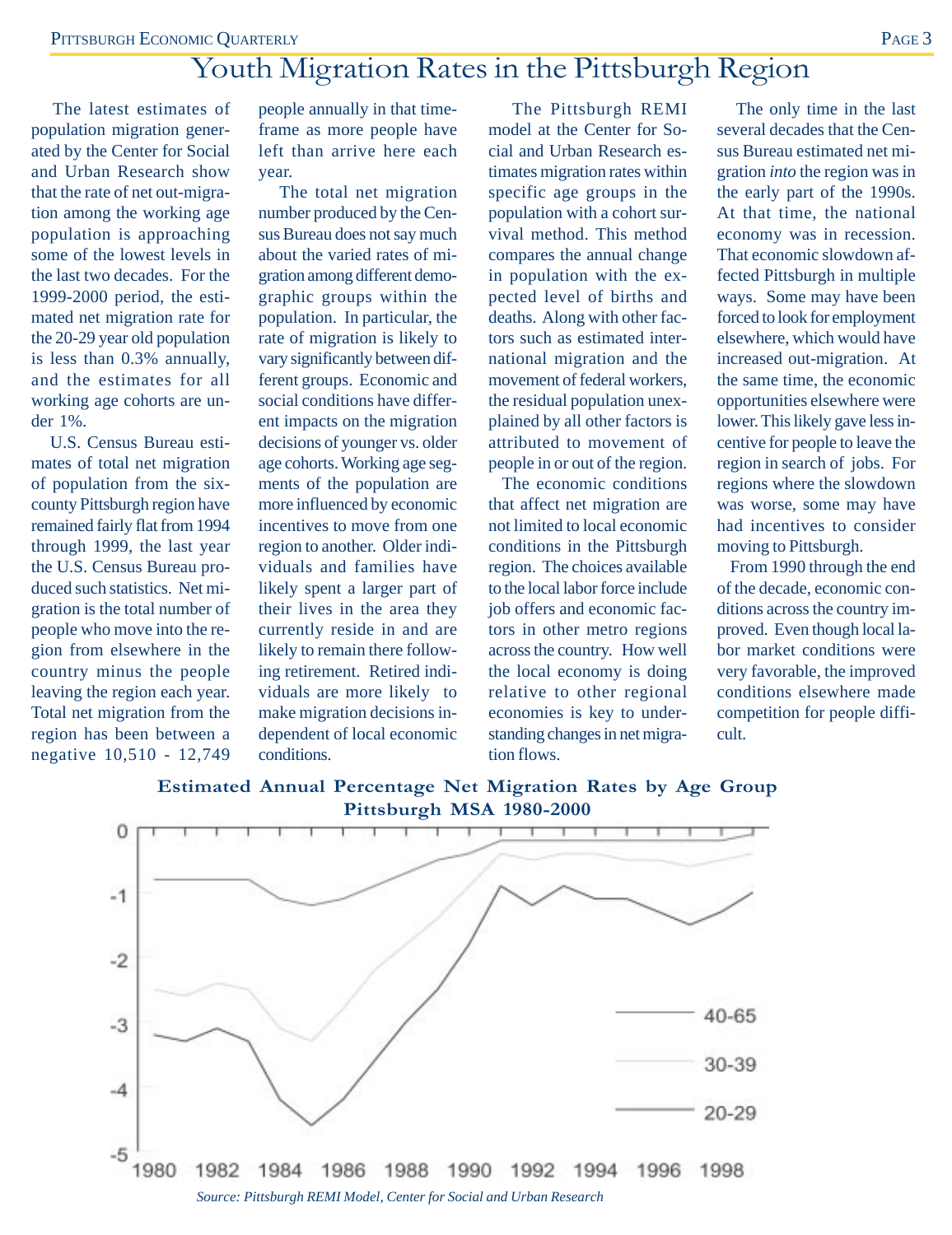#### WAGE LEVELS IN THE PITTSBURGH REGION (CONT)

#### *Continued from page 1*

dustries which increased by 7.7% between 1999 and 2000. Mining industries, though much smaller overall in the region, had a larger increase of 8%. Manufacturing had one of the lowest overall increases in average wage and earning levels, increasing by just 1% in the year. Adjusting for inflation, manufacturing wage levels actually decreased in real purchasing power. Inflation between 1999 and 2000 is estimated at 3.3%. Nominal wages would have had to increase by at least that much just to maintain parity with the previous year. Accounting for inflation, only Mining, Construction, and Financial Services industries had meaningful increases in real income over the year.

 Wage levels for specific occupations in the Pittsburgh region and their comparison to the national average are available online (see box below).

 Among major industries, the average pay in Mining industries of \$63k annually per worker far exceeded other industries. However, Mining employment has been continuously decreasing in the region for most of the last century. The next highest paying industry in the region was in Financial Services, with an average annual pay of \$45k per worker in 2000. Financial Services may rank as one of the highest paid local industries, but compared to national averages, it is comparably one of the least paid, falling 13% below the national average of \$55k per worker.

 Differences between local and national wage levels may represent a difference in the structure of the local industry

and labor force. Local wage levels are also affected by recent growth or decline in regional industries, which may result in wage pressure on specific occupations. Metropolitan regions that have experienced some of the highest employment growth rates

such as San Jose, CA, have correspondingly had some of the largest increases in annual wages (see description of wage data from the Bureau of Labor Statistics on the following page).

#### **What We Earn**

How much do Pittsburghers earn compared to workers around the country? The PEQ has compiled U.S. Census Bureau annual wage estimates for both the Pittsburgh metropolitan region and the United States. Detailed comparisons for 530 separate occupational categories can be viewed online at the PEQ web site:

#### **www.pitt.edu/~peq**

Select "Occupational Wage Levels" at the bottom of the web page.



#### **AVERAGE ANNUAL WAGES BY INDUSTRY 2000**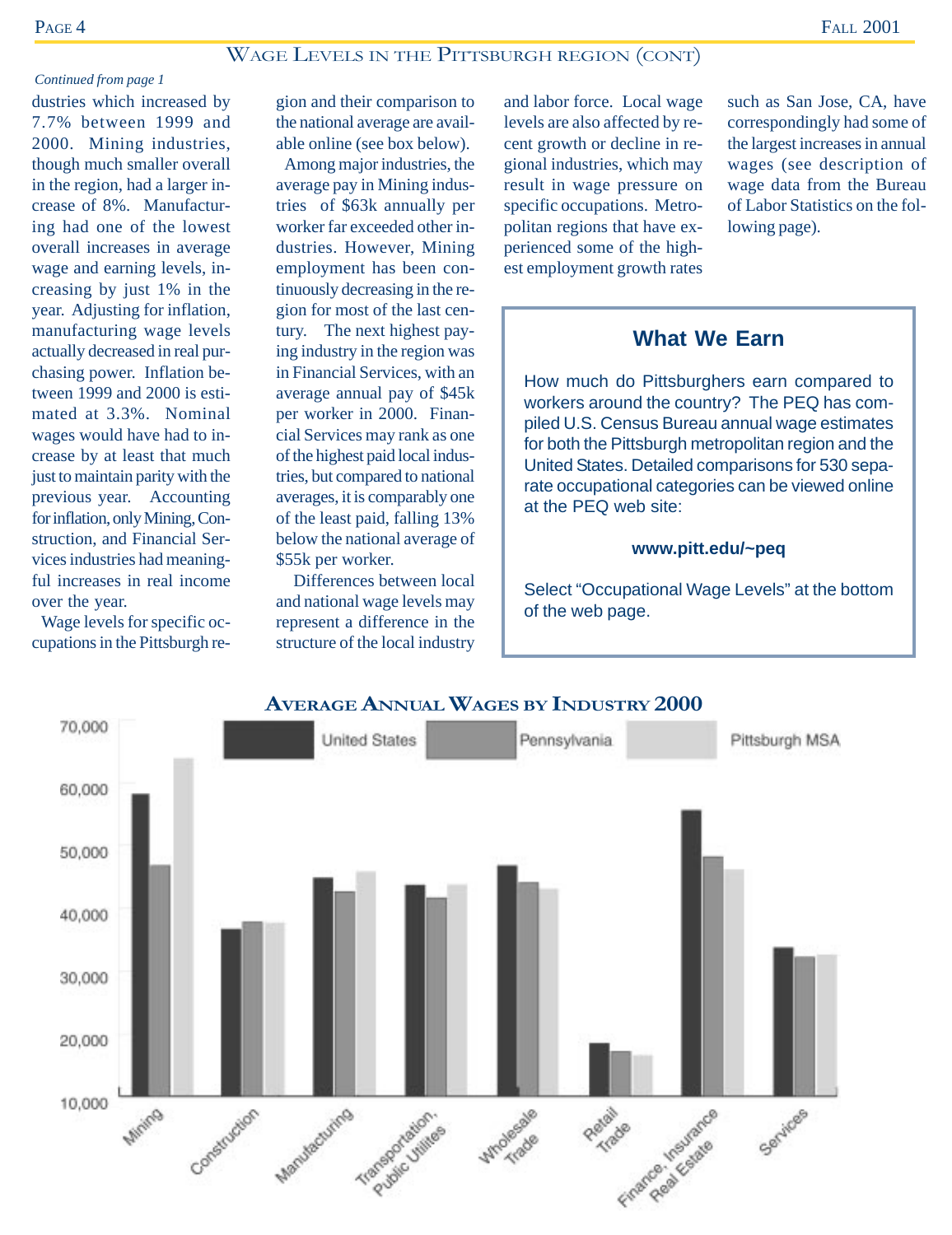#### **PITTSBURGH INDUSTRIES WAGE CHANGES 1999-2000**



#### **Average Annual Wages in Metropolitan Areas 2000 Source: Bureau of Labor Statistics**

 Average annual pay of employees in the nation's 318 metropolitan areas increased by 6.0% from 1999 to 2000, according to preliminary data from the Bureau of Labor Statistics of the U.S. Department of Labor. The over-the-year gain was larger than last year's rise of 4.4%. Annual pay in metropolitan areas averaged \$36,986 in 2000, up from \$34,890 in 1999. Average annual pay for the entire nation, metropolitan and non-metropolitan areas combined, was \$35,296 in 2000, a 5.9% increase from 1999. Average annual pay data are compiled from reports submitted by employers subject to state and federal unemployment insurance (UI) laws covering 129.9 million full- and part-time jobs. Average annual pay is computed by dividing the total annual payrolls of employees covered by UI programs by the average monthly number of these employees. Pay differences between areas reflect the varying composition of employment by occupation, industry,

and hours of work, as well as other factors. Similarly, over-the-year pay changes may reflect shifts in these characteristics, as well as changes in the level of average pay.

 Metropolitan and primary metropolitan statistical areas such as San Jose, CA led the country with an average annual pay level of \$76,076 in 2000. This area has had the highest average annual pay since 1997. San Francisco, CA had the second highest average annual pay level (\$59,314), followed by New York, NY (\$56,377), New Haven-Bridgeport-Stamford-Waterbury-Danbury,CT (\$50,585), and Middlesex-Somerset-Hunterdon,NJ (\$48,977). Average pay levels in these five metropolitan areas ranged from 32% to 106% above the average for all metropolitan areas in the nation. Of the 318 metropolitan areas in the nation, 34 reported average annual pay levels above the national metropolitan pay average of \$36,986.

### POTENTIAL AIRLINE INDUSTRY DECLINE (CONT)

model in quantifying the total economic impact of specific industry slowdowns. *Continued from page 1*

 The changes to the regional economy can be expected to include both immediate and long-term effects. Some changes will take place over a number of years as workers and firms adjust. Looking at what the model predicts 10 years from the initial layoffs, projections will better reflect the long-term impact of a potential change in the region.

 Resulting from airline industry layoffs of 3,000 workers in the next year, total employment across the region is estimated to decline by a total of 7,019 workers by 2010. The regional economy is also expected to decline by a total of \$414 million of gross regional product (GRP), a broad measure of the size of the local economic base.

 Jobs losses will be concentrated in air transportation and related industries but will extend to other industries as well. Local service industries are estimated to decline by almost 1,538 workers, retail trade by 906, and construction by 382.

 Laid-off workers who can find local jobs can be expected to stay in the region, but some will look for work elsewhere. Migration out of the region is estimated by the REMI model to increase as a result of the simulated layoffs. The loss of workers and families from the region is estimated to be a total of 10,250 people by 2010.

 The local air transportation industry serves a national ridership more than local demand. Exports of goods and services from the region are expected to decline by approximately \$69 million.

 The loss of jobs will have the effect of pushing up local labor supply without a corresponding increase in labor demand by other firms. Pressure on local wages is estimated to push down average wages by \$115 per person annually.

 Though small, some industries will have positive labor market impacts as laid-off workers switch into industries with higher labor demand.

| Projected Impact of a 3,000 Person Reduction in |
|-------------------------------------------------|
| Air Transportation Employment - 10 Years Out    |

| <b>Total Regional Employment</b>        | $-7,019$  |
|-----------------------------------------|-----------|
| Gross Regional Product*                 | $-$ \$414 |
| Personal Income *                       | $-$ \$577 |
| Population                              | $-10,250$ |
| <b>Labor Force</b>                      | $-6.216$  |
| Output *                                | $-5764$   |
| Exports from Region*                    | $-$ \$69  |
| <b>Average Annual Wage Rate</b>         | $-$115$   |
| * Millions of 1992 adjusted dollars(\$) |           |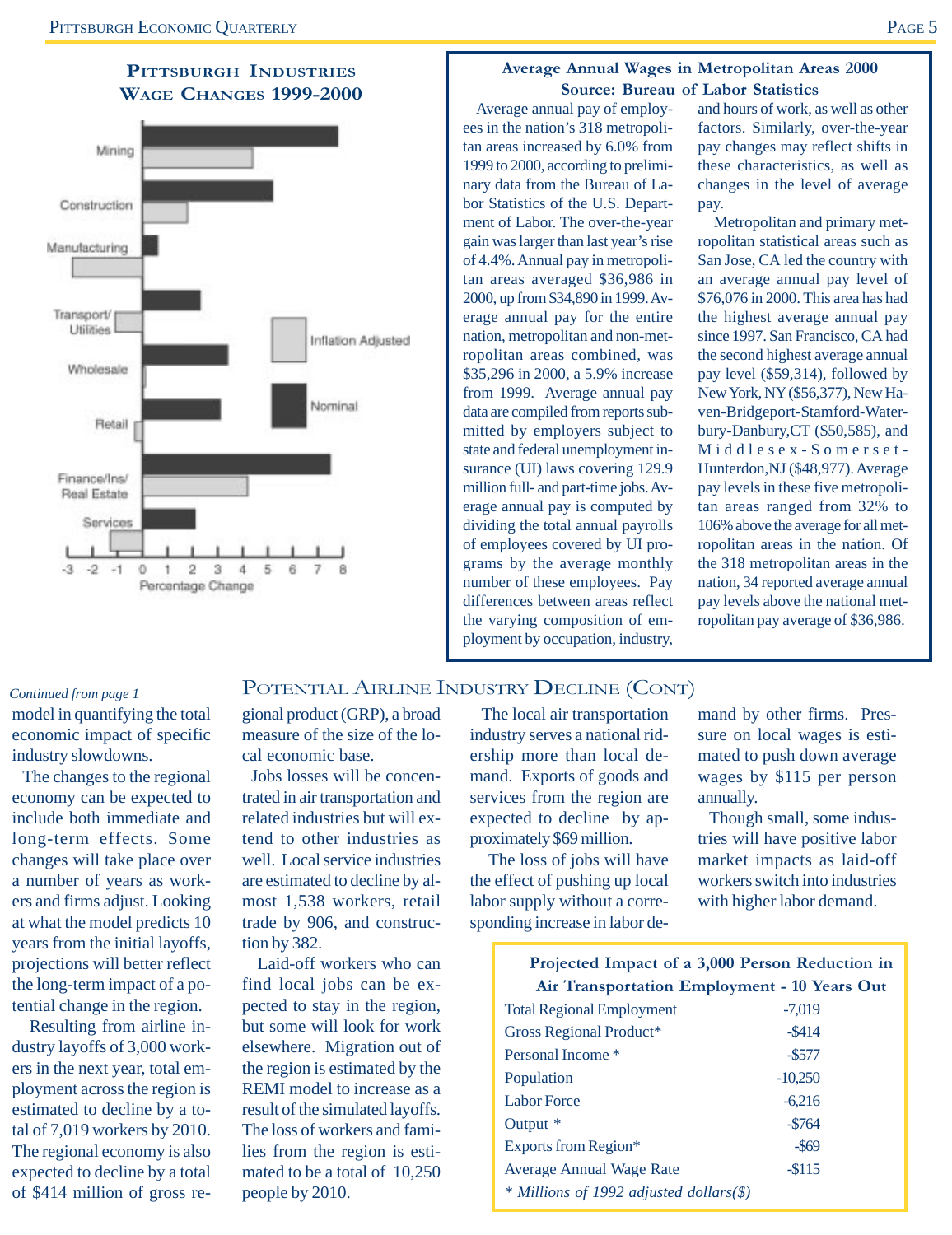# Census 2000: Housing Vacancy Rates

 As more data from the 2000 U.S. Census is released, a more complete picture of the regional economy can be drawn. Included in statistics released over the summer are detailed vacancy rates for housing units by municipality in the Pittsburgh region.

 Within the region, Allegheny County has the highest variation in vacancy rates between municipalities within the county. There are 583,646 housing units in Allegheny County among the 130 municipalities that make up the county.

 The overall rate of housing unit vacancy is 8% for Allegheny County and 7.6% for the region as a whole. Those overall statistics do not show what is a wide variation in the vacancy rate among different areas within the region. Municipalities within the Mon Valley continue to maintain some of the highest vacancy rates within the region and the state. Braddock, Homestead, Clairton, and Wilmerding all fall within the top 10 municipalities in Allegheny County with the highest vacancy rates.

 Braddock in particular has one of the highest housing unit vacancy rates in the state after accounting for seasonal housing units. Only Centralia Borough, evacuated over two decades ago due to uncontrolled mine fires, has a higher adjusted vacancy rate at 37.5%.

Municipalities with the

highest vacancy rates correlate closely with the municipalities with the largest drops in population over the last decade.

 Municipalities that have the lowest vacancy rates include Baldwin (1.3%), Upper St. Clair (1.8%), and Kennedy Township (2.1%).

 The vacancy rate is an indicator of local economic conditions. Where housing markets are strong, housing unit vacancy rates can be expected to be low.

 Housing unit vacancy rates for all Allegheny County municipalities are available online at the PEQ web site: *http:/www.pitt.edu/~peq/ vacancy.html*



#### **Vacancy Rates for Allegheny County Municipalites 2000**

| Highest                     |              | Lowest                          |              |  |
|-----------------------------|--------------|---------------------------------|--------------|--|
| Municipality                | Vacancy Rate | Municipality                    | Vacancy Rate |  |
| <b>Braddock Borough</b>     | 28.5%        | <b>Baldwin Township</b>         | 1.3%         |  |
| <b>Homestead Borough</b>    | 22.4%        | <b>Upper St. Clair Township</b> | 1.8%         |  |
| <b>Duquesne City</b>        | 15.6%        | <b>Kennedy Township</b>         | 2.1%         |  |
| <b>Tarentum Borough</b>     | 15.1%        | <b>Kilbuck Township</b>         | 2.5%         |  |
| <b>Clairton City</b>        | 14.7%        | <b>Green Tree Borough</b>       | 2.6%         |  |
| <b>McKees Rocks Borough</b> | 14.6%        | <b>Franklin Park Borough</b>    | 2.7%         |  |
| Wilkinsburg Borough         | 14.6%        | Osborne Borough                 | 2.7%         |  |
| <b>Wilmerding Borough</b>   | 13.9%        | <b>Thornburg Borough</b>        | 2.7%         |  |
| <b>Stowe Township</b>       | 13.9%        | <b>Bradfordwoods Borough</b>    | 2.9%         |  |
| <b>West Homestead</b>       | 13.6%        | <b>Churchill Borough</b>        | 3.1%         |  |

*Source: Compiled from Census 2000 statistics*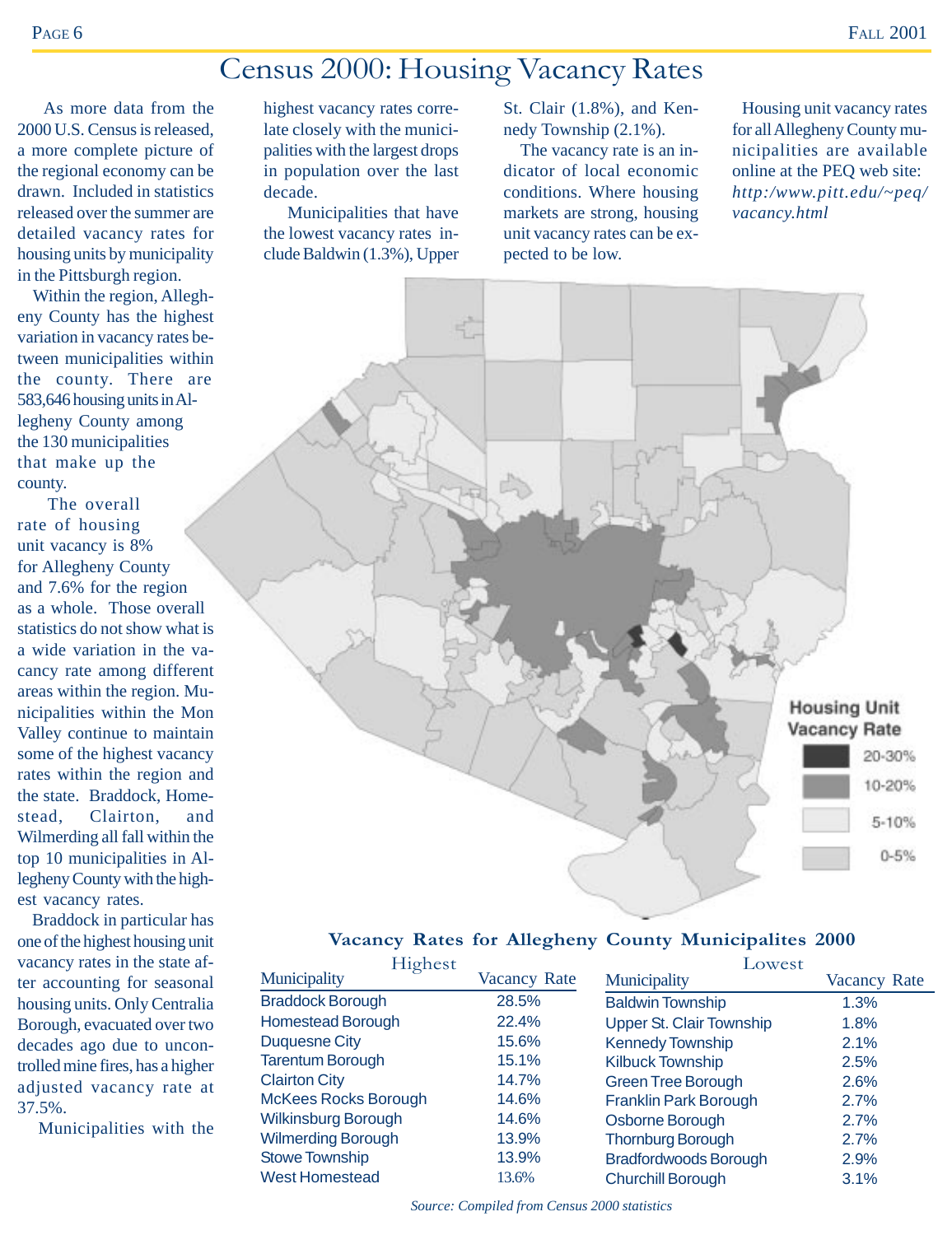# Minority and Women Business Enterprises Update

 Some of the final data released by the Census Bureau from the 1997 Economic Census includes data on breakdown of minority and women owned business enterprises (MWBE) in the Pittsburgh region.

 There were 6,949 (12%) firms identified as being owned by women and 1,693 (3%) identified as having minority owners among 46,069 firms with paid employees in the Pittsburgh region. Minority owned firms increased by 81% compared to five years earlier when total minority owned firms with paid employees measured 933 in the region.

 Minority owned firms had total annual sales in excess of \$1.1 billion in 1997 and total annual payroll measured at just over \$342 million.

 Minority owned businesses were concentrated in service and retail industries. Among minority owned businesses, 37% were in service-related industries and 21% were in retail trade. Most minority owned firms reported having African American owners (557 of 1,693), but significant numbers of minority owned firms were Hispanic (308 of 1,693) and American Indian (127 of 1,693) owned.

 Complete information on minority and women owned business enterprises in the Pittsburgh region can be obtained from the Census Bureau online at the following URL:

*http://www.census.gov/ epcd/mwb97/metro/ M6280.html*

|                                    | Firms*           | Receipts(\$1,000) Employees Payroll(\$1,000) |                  |                |
|------------------------------------|------------------|----------------------------------------------|------------------|----------------|
| <b>All Firms</b>                   | 46,069           | 175,853,910                                  | 973,896          | 27,060,306     |
| <b>Total minorities</b>            | 1,693            | 1,135,127                                    | 13,954           | 342,930        |
| <b>Black</b>                       | 557              | 269,317                                      | 4,033            | 70,937         |
| Hispanic                           | 308              | 140,908                                      | 1,946            | 38,349         |
| Cuban                              | 3                | D                                            | 20 to 99         | D              |
| <b>Mexican American</b>            | 11               | 1,290                                        | 28               | 342            |
| <b>Puerto Rican</b>                | 96               | 58,505                                       | 730              | 16,377         |
| Spaniard                           | 96               | 25,926                                       | 393              | 6,597          |
| Hispanic Latin American            | 43               | 31,714                                       | 416              | 10,814         |
| Other Spanish/Hispanic/Latino      | 59               | D                                            | 250 to 499       | D              |
| American Indian and Alaska Natives | 127              | 35,752                                       | 622              | 5,952          |
| <b>Asian and Pacific Islander</b>  | 728              | 692,536                                      | 7,408            | 230,437        |
| Asian Indian                       | 238              | 445,613                                      | 5,364            | 193,224        |
| Chinese                            | 181              | 84,691                                       | 908              | 9,862          |
| Filipino                           | 32               | 16,557                                       | 261              | 9,189          |
| Japanese                           | 16               | D                                            | 20 to 99         | D              |
| Korean                             | 182              | 80,620                                       | 622              | 13,572         |
| <b>Vietnamese</b>                  | $\boldsymbol{0}$ | $\overline{0}$                               | $\boldsymbol{0}$ | $\overline{0}$ |
| <b>Other Asian</b>                 | 63               | 39,794                                       | 181              | 2,605          |
| Hawaiian                           | 5                | D                                            | 20 to 99         | D              |
| <b>Other Pacific Islander</b>      | 10               | D                                            | 0 to 19          | D              |
| Women                              | 6,949            | 5,871,079                                    | 58,402           | 1,100,708      |

#### **Breakdown of Firms in the Pittsburgh Region - 1997**

\* = Firms with paid employees D=non-disclosable due to confidentiality restrictions

#### **Breakdown By Industry - Minority Owned Enterprises Pittsburgh Region 1997**



*Source: 1997 Economic Census - U.S. Census Bureau*